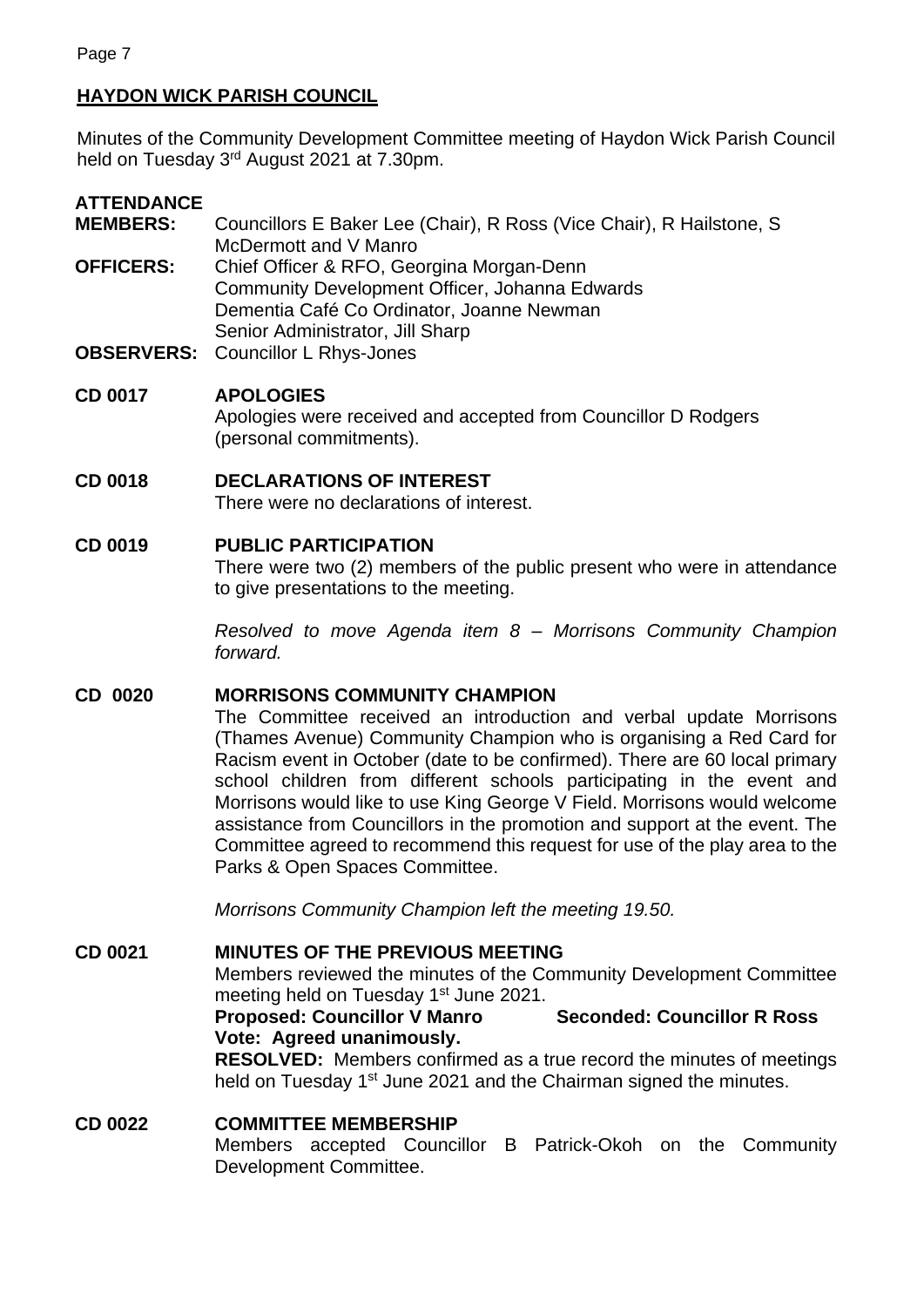## **CD 0023 CHAIRMAN'S ANNOUNCEMENTS**

There were none.

#### **CD 0024 WILTSHIRE POLICE, NORTH SWINDON**

The Committee received a verbal update from PC Cunningham on policing matters arising within the local community. PC Cunningham would like to do an advertisement drive for local 'drop in' centres for members of the public with no online formats to share any concerns or observations. The Committee agreed to assist with the advertising and room hire for the drop in events where possible and recommend items relating to Haydonleigh Skate Park to the upcoming Parks & Open Spaces Committee.

#### **CD 0025 YOUTH DEVELOPMENT**

The Committee noted the Youth Development Activities Report and after discussion the committee agreed to the recommendations contained within the report. Members also noted ongoing community development projects that have been identified as possible with further funding applications.

## **CD 0025A RECRUITMENT OF A ZERO HOUR CONTRACT YOUTH WORKER**

The meeting heard how the current youth worker is leaving and there is up to £3,000 of salary budget available to recruit a zero-hour youth worker. The recruitment will be open-ended with no fixed duration helping to facilitate the youth development projects over the summer months.

**Proposed: Councillor V Manro Seconded: Councillor R Ross Vote: Agreed unanimously.**

**RESOLVED: To recruit a zero hour youth worker using the remaining budget up to £3,000.**

**CD 0025B CREATON OF YOUTH COUNCIL Proposed: Councillor R Hailstone Seconded: Councillor B Patrick-Okoh Vote: Agreed unanimously. RESOLVED: To create a Haydon Wick Parish Youth Council in 2021/22.**

#### **CD 0025C ALLOCATION OF YOUTH DEVELOPMENT FUNDS TO YOUTH COUNCIL Proposed: Councillor V Manro Seconded: Councillor R Hailstone**

**Vote: Agreed unanimously. RESOLVED: To allocate the existing Youth Development budget of £500 to fund the Youth Council activities in 2021/22.** 

**CD 0025D FUTURE YOUTH COUNCIL BUDGET ASPIRATION** After discussion, Councillor Hailstone withdrew his original proposal to include a 2022/23 budget aspiration for Youth Council to the value of £1,000, and the following amendment was presented and agreed. **Proposed: Councillor V Manro Seconded: Councillor R Hailstone**

**Vote: Agreed unanimously.**

**RESOLVED: To include funds for a Youth Council in the 2022/23 budget setting process.**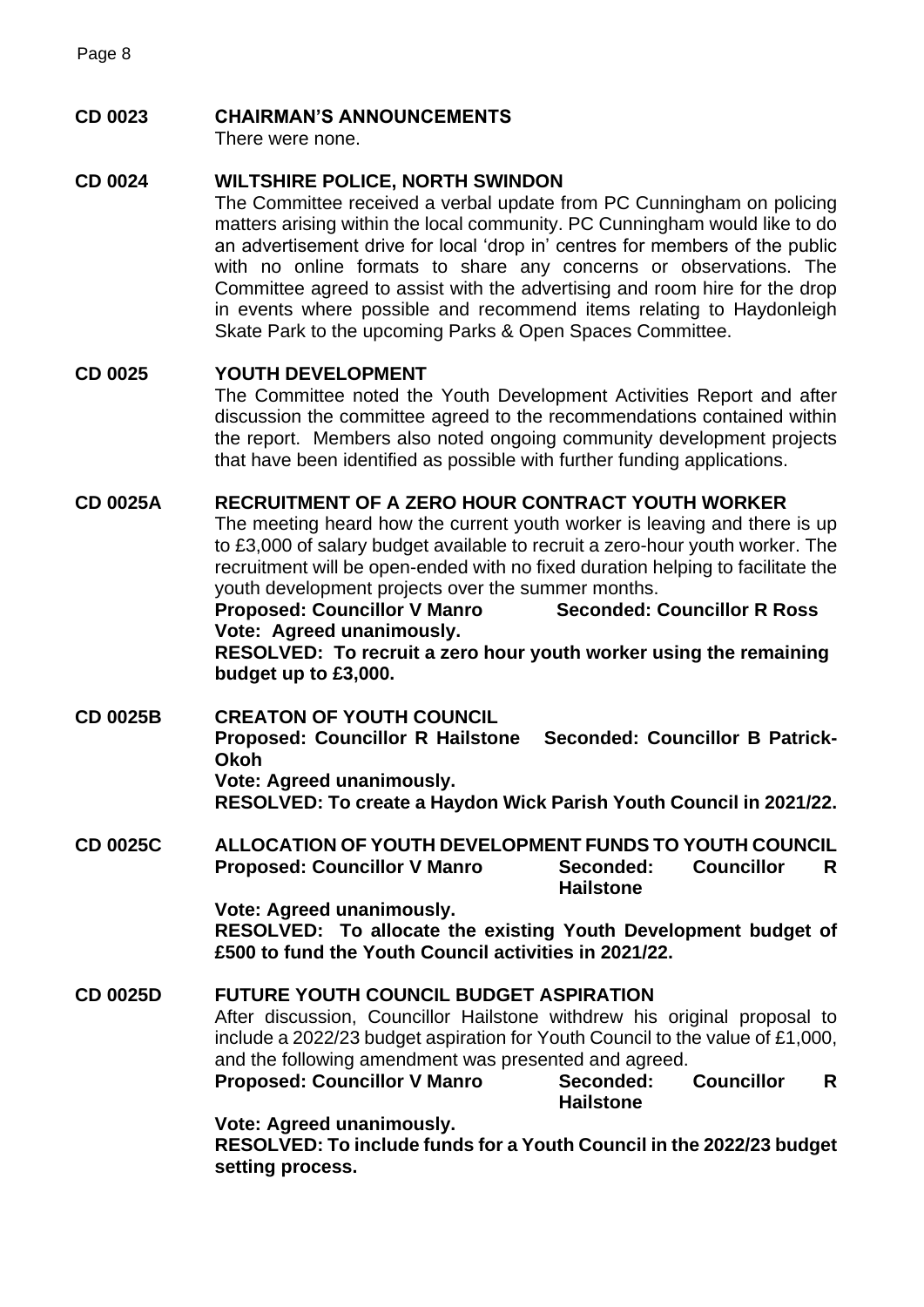## **CD 0026 HAYDON WICK'S MEMORY CAFÉ**

The Committee received a verbal update from Memory Café Co-Ordinator. The Council has now got a list of suppliers and volunteer database. Entertainment is being considered and the radius for collection of guests. The capacity of the room was discussed initially 25-30 people per session was suggested, which would include care workers and volunteers. There were concerns about this number, in view of the present Covid conditions, and a smaller number might be more suitable.

#### **CD 0027 COUNCILLOR REPORTS**

**Councillor S McDermott** The delivery of the Haydon Wick "Living" summer magazine will be completed by Friday.

#### **CD 0028 CHIEF OFFICER'S REPORT**

**Artist Exhibition –** Has sadly been cancelled this year due to insufficient time to prepare due to the pandemic and the classes being postponed until August/ September. The grant of £640.00 will be returned to the Council via a cheque. The group is looking ahead and planning for next year.

**Swindon Trailblazer – Project Me / Barnardo's** – the Swindon Trailblazer Mental Health Support Team have launched a Swindon-based summer program aimed at targeting children and young people within the area. The Seven Fields/ Haydon Wick free quiz trail takes place on 26 July – 1 August. The group will be supporting the Council and youths within the Parish during the BEST youth program and have continued to offer social media sharing support for recent Council projects. The Haydon Wick social media accounts were used to help promote this initiative as part of reciprocal marketing support, and for the benefit of local young people within the Parish.

**Youth Commission on Policing and Crime -** The Council has used social media and website platforms to promote the recent recruitment campaign to recruit young people to join the Wiltshire & Swindon Youth Commission on Police and Crime – an initiative in partnership with the Office of the Police and Crime Commissioner. The Youth Commission enables young people to support, challenge and influence decisions about policing and crime in Wiltshire & Swindon. The Youth Commission allows young people to get involved and have their say about policing and crime where they live.

**Communication Update –** the Council's Communication survey has now been shared on social media, website, and Haydon Wick Living Magazine platforms. To date, only 20 responses have been received. The link for the results gathered to-date will be shared via Teams ahead of the meeting.

**Haydon Wick on the Air: 105.5 Community Radio -** This interview/broadcast takes places on the second Monday of every month. Interviews can be pre-recorded, socially distanced/remotely. Please let [events@haydonwick.gov.uk](mailto:events@haydonwick.gov.uk) know if you can be involved for August 2021 by Friday 6 August.

**Apple Tree Allotment Community Garden Project, Ventnor Close –** after reaching out to several primary schools and other local community groups to share the development of this project and offer community planting sessions, Green Meadow Primary School have attended a number of times. Details of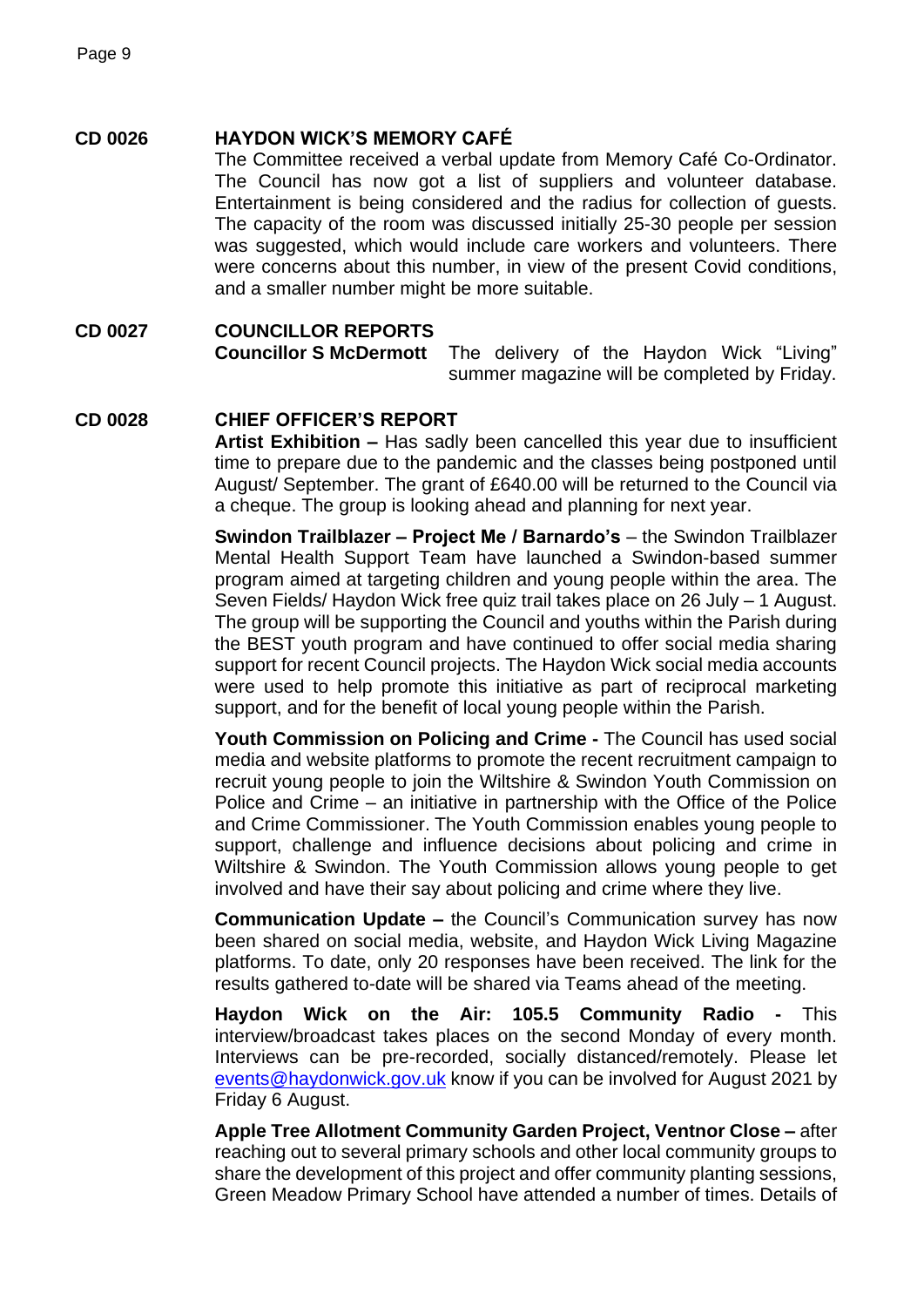the visits and pictures have been shared on the Council's social media platforms.

**Platinum Jubilee of Her Majesty QE II -** The anniversary of The Queen's record-breaking 70-year reign is officially in February 2022 and celebrations are planned throughout the year. A four-day bank holiday weekend will run from Thursday 2 June to Sunday 5 June 2022 and national events will include Trooping the Colour, a service of thanksgiving and a live concert. During this central weekend, Platinum Jubilee beacons will be lit across the UK and communities will take part in the Big Jubilee Lunch with street parties being held throughout the country. A Platinum Jubilee Haydon Wick Event Working Party will be set up to organise festivities for the local community to enjoy. The first meeting will be held in September. Any Councillors wishing to become members of the Working Party to email [events@haydonwick.gov.uk.](mailto:events@haydonwick.gov.uk)

**Domain Renewal** – the haydonwick.gov.uk will be renewed in August 2021. The renewal fee for domain names is  $£61.00 + VAT$  and confirms the registration of the name for a further two-year period.

**Skatepark usage –** a local skateboard shop has approached the Council to host a joint event with Department of Education and Swindon Borough Council at the skatepark. The weekly free sessions, aimed at 5-16 years, will be non exclusive and include healthy snacks for all attendees. The committee was in full agreement for the usage which will be recommended to the Council's Parks & Open Spaces Committee next week.

#### **CD 0029 HAYDON WICK'S SKATE PARK OPENING EVENT**

The Committee received a verbal update regarding the Haydonleigh Skate Park Opening event. The opening has provisionally been set for 11<sup>th</sup> September 2021 and the skate park contractors, Canvas, will be attending the event for the Council and as part of their contract award, will bring a PA, will facilitate competitions using their own trainers and run competitions with their own prizes. It was agreed to use some existing budget to fund additional activities and decorations. It was also suggested the local skateboard shop assists in the event.

# **Proposed: Councillor S McDermott Seconded: Councillor R Ross VOTE: Agreed unanimously.**

#### **RESOLVED:**

- **1. For the official skate park launch to take place on Saturday 11th September 2021.**
- **2. To set up a small one-off skate park opening event working party.**
- **3. To fund decorations and additional activities up to a maximum of £1,5000 using existing Marketing & Events budget [4402/402].**

#### **CD 0030 CHRISTMAS PARCELS & CHRISTMAS CARDS 2021**

Members noted the report from Councillor S McDermott with regards to the Christmas Parcels and Christmas Card competition 2021. The Committee agreed with to the recommendations within the report.

**Proposed: Councillor S McDermott Seconded: Councillor E Baker Lee**

**VOTE: Agreed unanimously.**

**RESOLVED: To proceed with the Christmas Parcels and Christmas Card competition, as presented.**